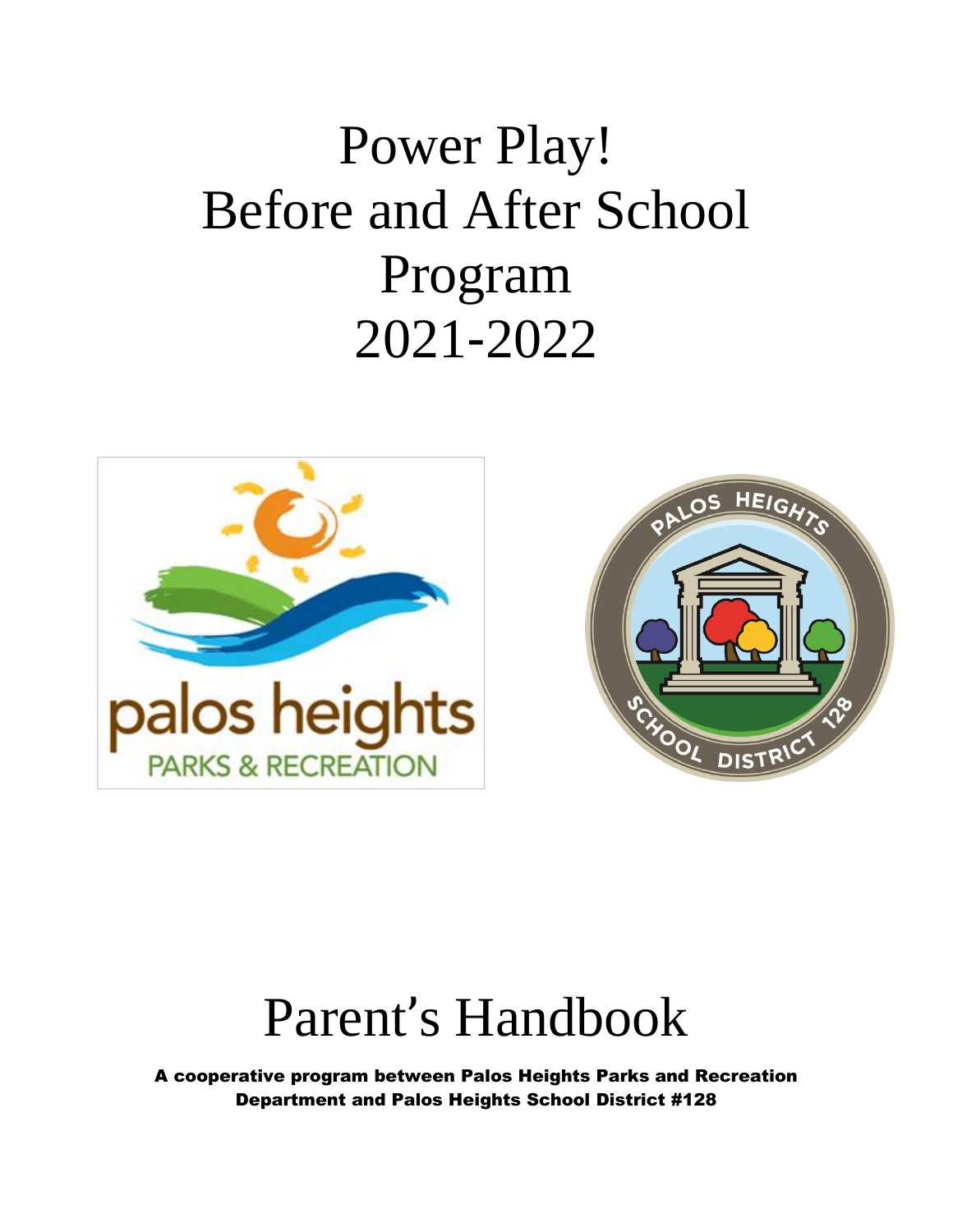#### **TABLE OF CONTENTS**

Table of Contents

Program Description

Program Goals

Power Play Hours of Operation

Program Deadlines

Program Fees

Registration

Busing

Power Play Absolutes

Concerns

Power Play Staff

First Aid Information

Administering Medication

In Case of an Emergency

Absent Days

Contact Numbers

Power Play Discipline Procedures

Late Fee Policy

Childcare Statements

Covid Safety Information

Pick-Up Authorization Sheet

(must be filled out & returned)

Behavior Contract

(must be signed & returned)

Medical Form

(must be signed & returned)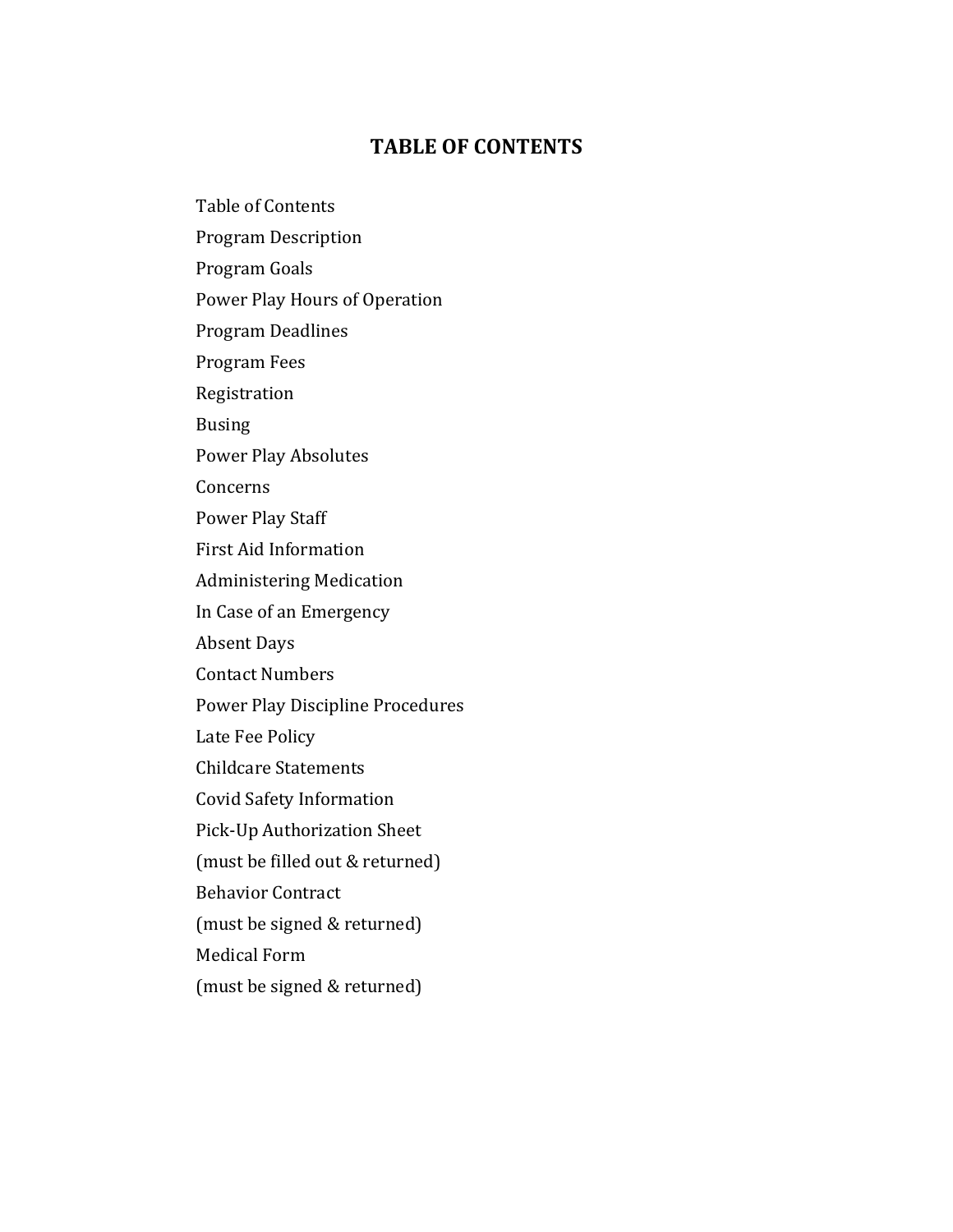## **PROGRAM DESCRIPTION**

The Recreation Department understands the limitations placed on schools as well as families in meeting crucial childcare needs. The Palos Heights Park and Recreation Department, in cooperation with School District #128, strives to provide an after school program that is both educational and recreational in nature. Activities are planned around themes such as fitness, arts & crafts, outside/playground, homework time and music.

## **PROGRAM GOALS**

- $\div$  To provide a relaxed, protected, home like environment for children in afternoon preschool through 5th grade. This program allows parents to enroll their children in a quality program at a secure location.
- $\hat{P}$  To provide children with a positive environment to interact with their peers and gain enriching experiences. This program allows children to relax and play with their peers through structured and unstructured activities.

## **POWER PLAY BEFORE AND AFTER SCHOOL PROGRAM HOURS OF OPERATION**

The before school program is offered from 6:45 am till the start of the school day. After school program is offered from school dismissal until 6:00 pm. Early Dismissal days are included in the monthly registration fee, however if it is an early dismissal day that does not offer lunch time to the children, please make sure to send a lunch with your child to eat at Power Play.

On days off of school Power Play will not be offered.

#### **POWER PLAY PROGRAM DEADLINES:**

Deadline for Power Play Registration is as follows:

Daily: Monday of the week prior to the week in attendance. Late Fee: If a parent or guardian registers after the Monday deadline of the week prior a \$10 late fee will be charged to your account.

#### **POWER PLAY PROGRAM FEES:**

| Before School      | After School    | Before and After School |
|--------------------|-----------------|-------------------------|
| Monthly Fee: \$105 | Monthly: \$280  | Monthly: \$330          |
| Daily Fee: \$15    | Daily Fee: \$25 |                         |

#### **REGISTRATION**

All students must be registered at The Palos Heights Park and Recreation Center **before** attending Power Play. The Power Play staff needs to know if your child/children will be in attendance each day for staffing purposes.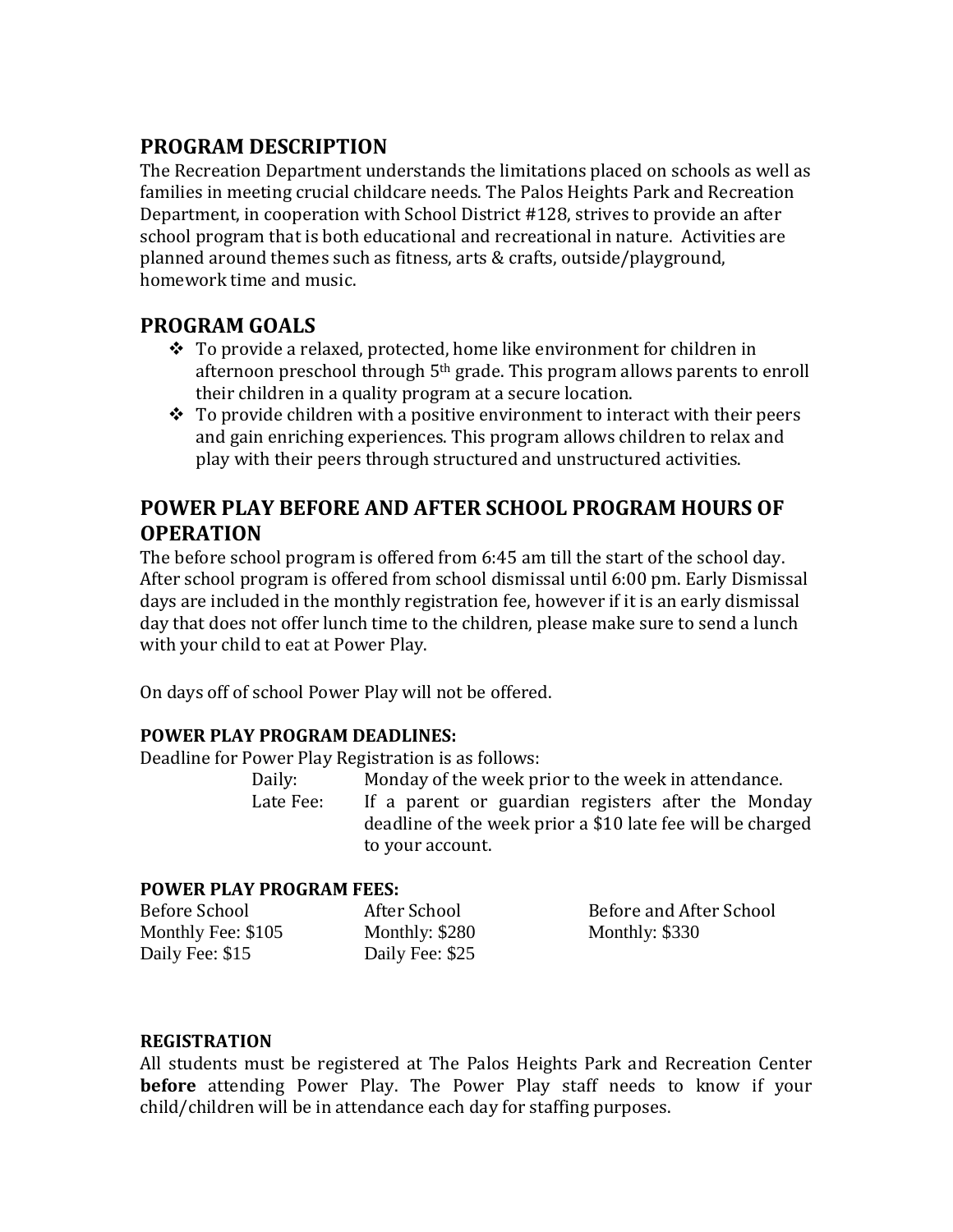#### **POWER PLAY ABSOLUTES**

- $\triangle$  Prior to first day of attendance, all necessary forms must be filled out by parents/guardians. This includes the **Information Form and Pick-up Authorization Form**.
- Students will only be released to those people listed on the **Pick-up Authorization Form** unless the Power Play staff receives proper written permission.
- All students must be properly signed out every day.
- $\triangle$  Power Play staff will not ever, for any reason, give a student a ride home from Power Play Before and After School Program.
- $\triangle$  Power Play students are not allowed any electronics during power play hours with the exception of Friday's after care.

#### **CONCERNS**

The Palos Heights Parks and Recreation Department looks to build strong relationships with our program participants, their families, and the community. It is imperative that the recreation department be advised of any special circumstances so that we can be sensitive to the student's needs. Our staff strives to work with families and the school to provide the highest level of care for the children in their care.

#### **POWER PLAY STAFF**

Power Play staff will maintain a ratio of 1:10. All staff is First Aid and CPR trained. Each staff member is dedicated to giving your child quality care and enriching experiences.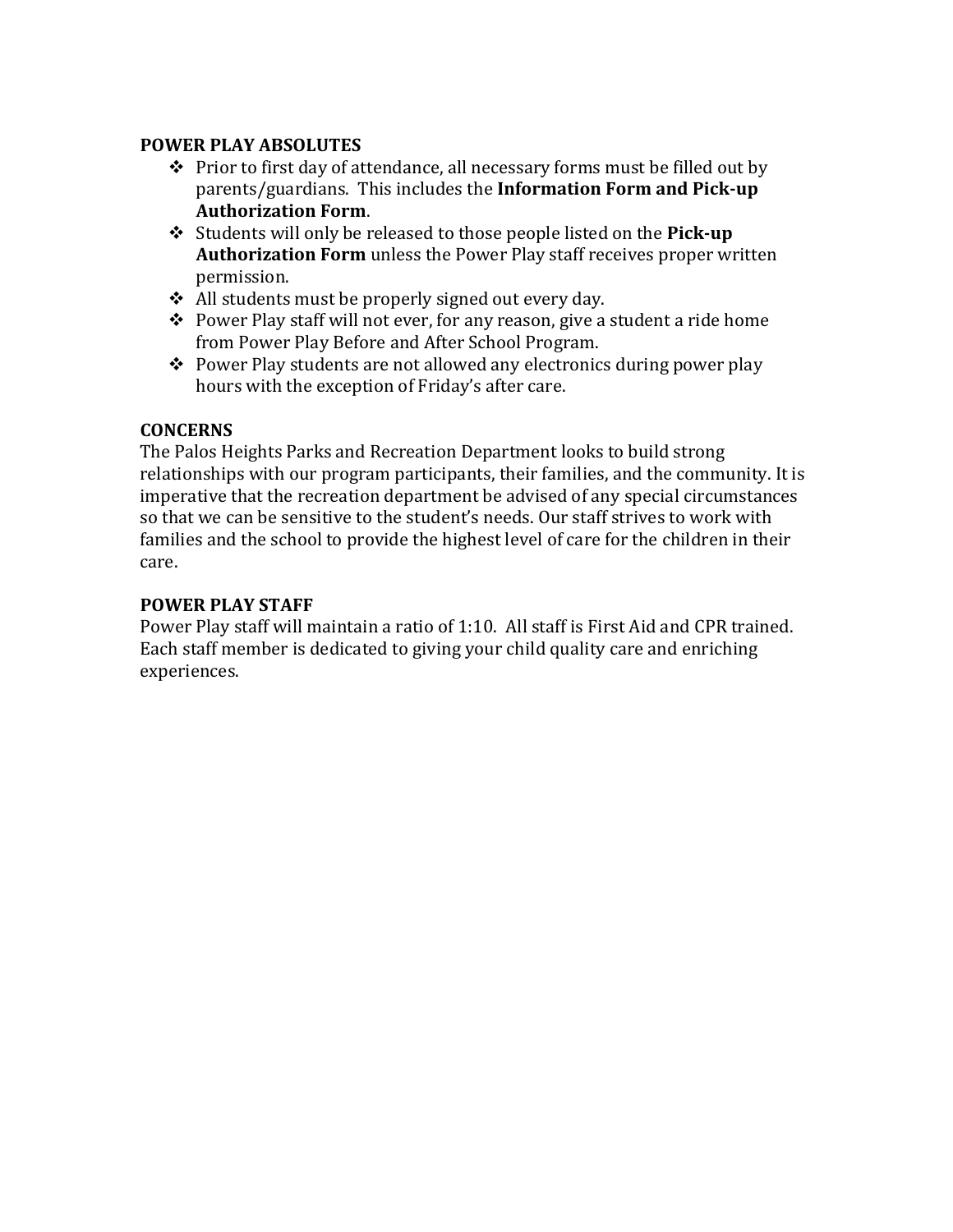#### **ADMINISTERING MEDICATION**

The staff at Power Play will administer medication to anyone who needs it. However, the parent/guardians must fill out the Permission to Dispense Medication form prior to medication being dispensed. We will not dispense any medication if this form is not filled out. The staff will also fill out a medication log each time medication is dispensed. These will be kept on file as long as the student is in the program.

#### **IN CASE OF AN EMERGENCY**

If a child is injured immediate care will be provided. The parents/guardians of the child will be contacted immediately to discuss the situation and decide how the situation should be handled. If it is impossible to reach the parents/guardians, and emergency treatment is required an ambulance will be contacted immediately. If necessary, the child will be taken to the nearest hospital accompanied by one of the Power Play staff. An accident/incident report will be completed and submitted to the program supervisor.

#### **ABSENT DAYS**

If your child will not be attending Power Play, **you must notify the Power Play staff on the Power Play phone at (708) 288-3133.** It is not the schools responsibility to notify the Power Play Staff of your child's absence. **This is a safety precaution for your child/children.** When a parent enrolls their child, they are reserving time, space, staff and provisions, whether the student is in attendance or not. Days the child misses, arrives late, or is picked up early will **not be deducted or refunded** from the program fee.

#### **CONTACT NUMBERS**

Power Play 208-288-3133 Palos Heights Park and Recreation Center 708-361-1807

All questions and concerns about The Power Play After School Program should be directed to the Palos Heights Parks and Recreation Center attention: Eric Sloyan [\(esloyan@palosheights.org\)](mailto:esloyan@palosheights.org)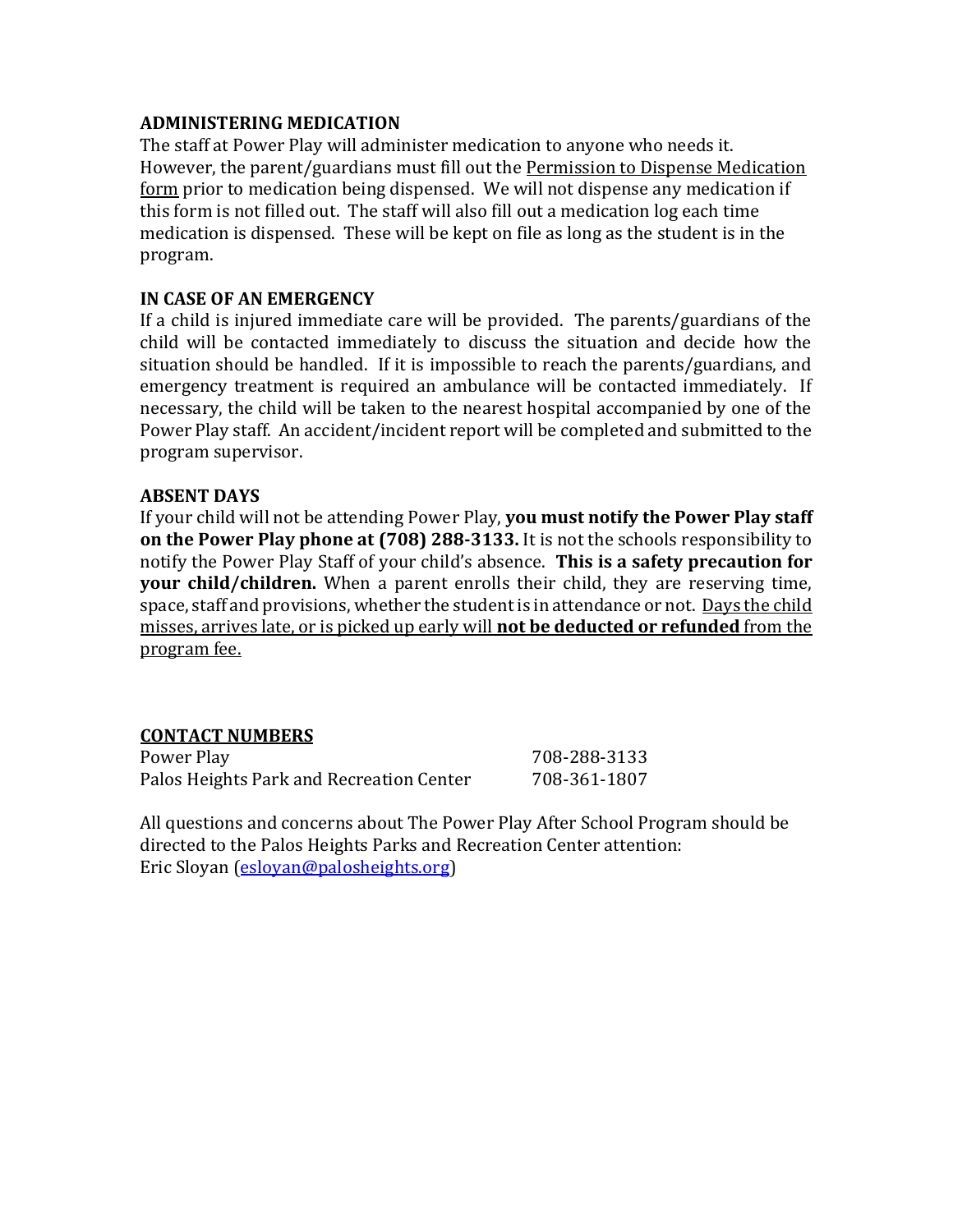#### **POWER PLAY DISCIPLINE PROCEDURES**

Below you will find a list of behavioral **expectations** for the students in Power Play Before and After School Program.

- 1. Children will keep all body parts belonging to them to themselves at all times.
- 2. All children are required to respect each other and staff at all times, this includes other people's property.
- 3. Only appropriate words will be used by staff and students
- 4. Students may not talk back to staff.
- 5. Students must listen to and follow directions of the staff at all times.
- 6. Students are expected to clean up after themselves. This includes returning all toys and equipment to their proper places.
- 7. Students are encouraged to have fun!

In order to have Power Play run smoothly, we have implemented discipline procedures.

- 1. When a child misbehaves, staff will explain to the child why the behavior is inappropriate.
- 2. The behavior will be documented and discussed with the child's parent/guardian upon pickup.
- 3. Positive redirection of behaviors will be used whenever applicable and necessary.
- 4. An age appropriate time out period will be used when a child continues to be disruptive.
- 5. If a child cannot handle participating in a group activity, he/she will be removed from the group and encouraged to participate in an individual activity.
- 6. An incident report will be filled out any time a **serious** problem arises. Once an incident report has been completed it will be put on file. Parents/guardians of the student will be notified upon picking the student up, incident reports must be signed by the parent/guardian. Staff will file an incident report for the violations listed below. If we find other instances that we feel are violations, we will add them to the list.
	- o Talking back to staff
	- o Not listening to staff
	- o Swearing, hand gestures and name calling
	- o Fighting/Hitting/Pushing
	- o Spitting/Biting
	- o Kicking or inappropriate contact
	- o Throwing objects
	- o Harmful act against others
	- o Unruly behavior/Screaming
	- o Weapons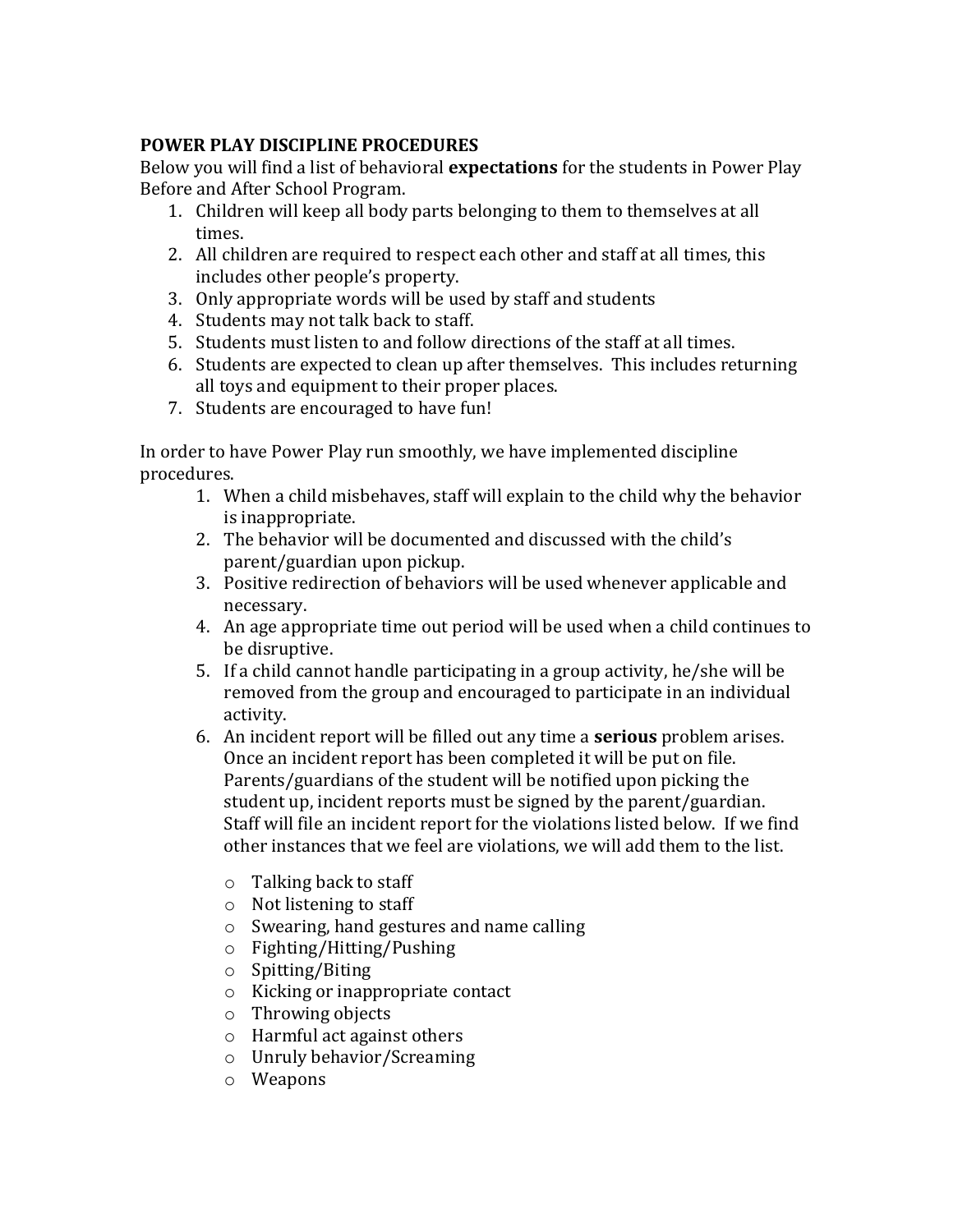- 7. The second time we have to fill out an incident report on the same child, the parent/guardian will be contacted and a meeting between the Power Play Site Director and the parent/guardian will be arranged.
- 8. If the child receives a third incident report, the parents will be called to meet with the Power Play Site Director, the Recreation Program Manager, and asked to pick up their child. He/She will be suspended from Power Play for a period of time depending on the offense. No refund will be given.
- 9. Once a fourth violation has occurred the parent/guardian will be called and asked to pick up their child and that child **may not** return to Power Play for the rest of the year. A prorated refund will be arranged for any days previously paid for.
- 10. These procedures may be accelerated depending on the severity of the incident.
- 11. Participation in other recreation programs may be effected by a dismissal from Power Play.

### **EARLY/LATE FEE POLICY**

If a parent/guardians is going to arrive for pickup after 6:00pm please notify the power play cell phone that you are running late.

If parents/guardians are late in picking up children the following guidelines will be used. Parents who are late picking up children after regular Power Play hours will be granted a 10 minute grace period, and then charged on the following basis:

| $6:11$ pm          | \$10.00         |  |                              |
|--------------------|-----------------|--|------------------------------|
| 6:20 <sub>pm</sub> |                 |  | \$1.00 per additional minute |
| 6:45pm             | Police notified |  |                              |

- $\div$  When parents are 15 minutes late, the Power Play staff will call both parent/guardian contacts on the contact list to ensure that someone is on their way. The Recreation office or Recreation Supervisors cell phone will also be called to notify the Recreation Supervisor.
- $\hat{\mathbf{v}}$  Parents/guardians that are consistently 5-10 minutes late picking up their students, but are not "late enough" to be charged will be documented and after 3 late pickups a \$10.00 late fee will be charged. The fee must be paid before the student can attend power play the following day.
- $\div$  If parents/guardians are consistently late picking up their child/children a meeting may be scheduled to discuss the situation.
- $\div$  If parents are late due to inclimate weather, it is left to the discretion of the Power Play staff whether or not the parents will be charged for late pickup.

#### **CHILDCARE STATEMENTS**

If a parent/guardian needs a statement verifying childcare costs for any reason, it will be available upon request. One-week notice given to the Recreation Program Manager is required.